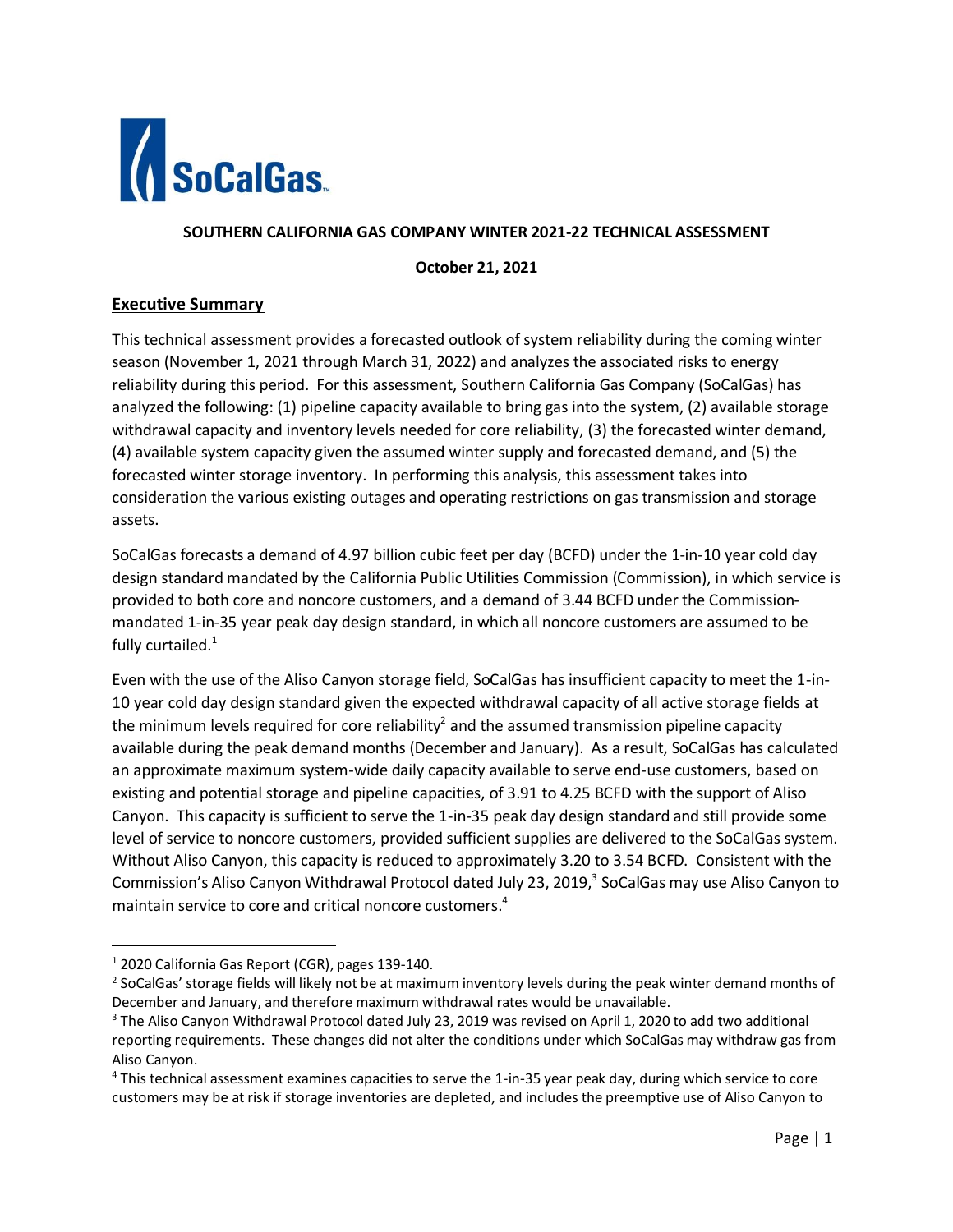

Customer demand is not constant over the course of the day, and gas supplies from interstate pipelines travel slowly across the pipeline network at a steady rate. During those times of the day when demand exceeds the pipeline supply, SoCalGas must use supplies from its storage fields to make up the difference. When customer demand is reduced, SoCalGas will reduce the amount of supply taken from its storage fields or inject excess supply into storage to balance supply and demand and avoid overpressuring the system. Because storage supplies are not used at a constant rate for the entire day, the system capacity is often less than the sum of the available pipeline and storage supplies.

SoCalGas has also performed an analysis of projected system-wide storage inventory levels of all fields, including Aliso Canyon, through the winter season. Using demand forecast data prepared for the 2020 CGR, the projected SoCalGas capacity to receive pipeline supplies, and an estimate of storage field inventory levels on November 1, 2021, SoCalGas finds that noncore curtailment during the winter season may be required under cold temperature conditions. SoCalGas may need to curtail up to 23.5 billion cubic feet (BCF) of forecasted noncore demand to maintain minimum inventory levels needed for core reliability. SoCalGas' analysis indicates that, under these circumstances and without such noncore curtailments, SoCalGas storage inventory levels would be fully depleted before the end of the winter season, putting core service at significant risk.

Supply to the Southern Zone may also be impacted by supply constraints on Line 2000 of the El Paso Natural Gas (EPNG) pipeline system. Potential reductions to the SoCalGas system supply from this constraint were considered in the analysis of the SoCalGas Winter Technical Assessment. Additionally, this upstream supply constraint may impact the delivery of adequate supply to the California border to meet the Southern Zone minimum flow requirements despite SoCalGas having available receipt capacity.

As always, unexpected outages on the transmission pipeline and storage system, such as those resulting from third‐party damage and safety‐related conditions, or impacts to maintaining these capacities due to potential employee availability or governmental orders in response to COVID‐19, could still occur throughout the winter season and impact our capacity to serve demand as presented in this technical assessment.

avoid loss of service to core customers by maintaining specified withdrawal targets. The Aliso Canyon Withdrawal Protocol, dated July 23, 2019, permits withdrawals from Aliso Canyon when one of four conditions are met (including Condition 4 when there is an "imminent and identifiable risk of gas curtailments created by an emergency condition that would impact public health and safety or result in curtailments of electric load that could be mitigated by withdrawals from Aliso Canyon"). Furthermore, in response to a SoCalGas request for guidance on whether the Withdrawal Protocol restricted SoCalGas from "curtail[ing] to maintain withdrawal capacity targets," Energy Division responded that "SoCalGas should manage its system as a prudent operator." (see Email from Edward Randolph to Devin Zornizer, dated 12/21/2017). Consistent with this clarification, this winter SoCalGas plans to prudently manage the inventory levels across all the storage fields to maintain withdrawal capacity targets, which could include noncore curtailments and withdrawals from Aliso Canyon.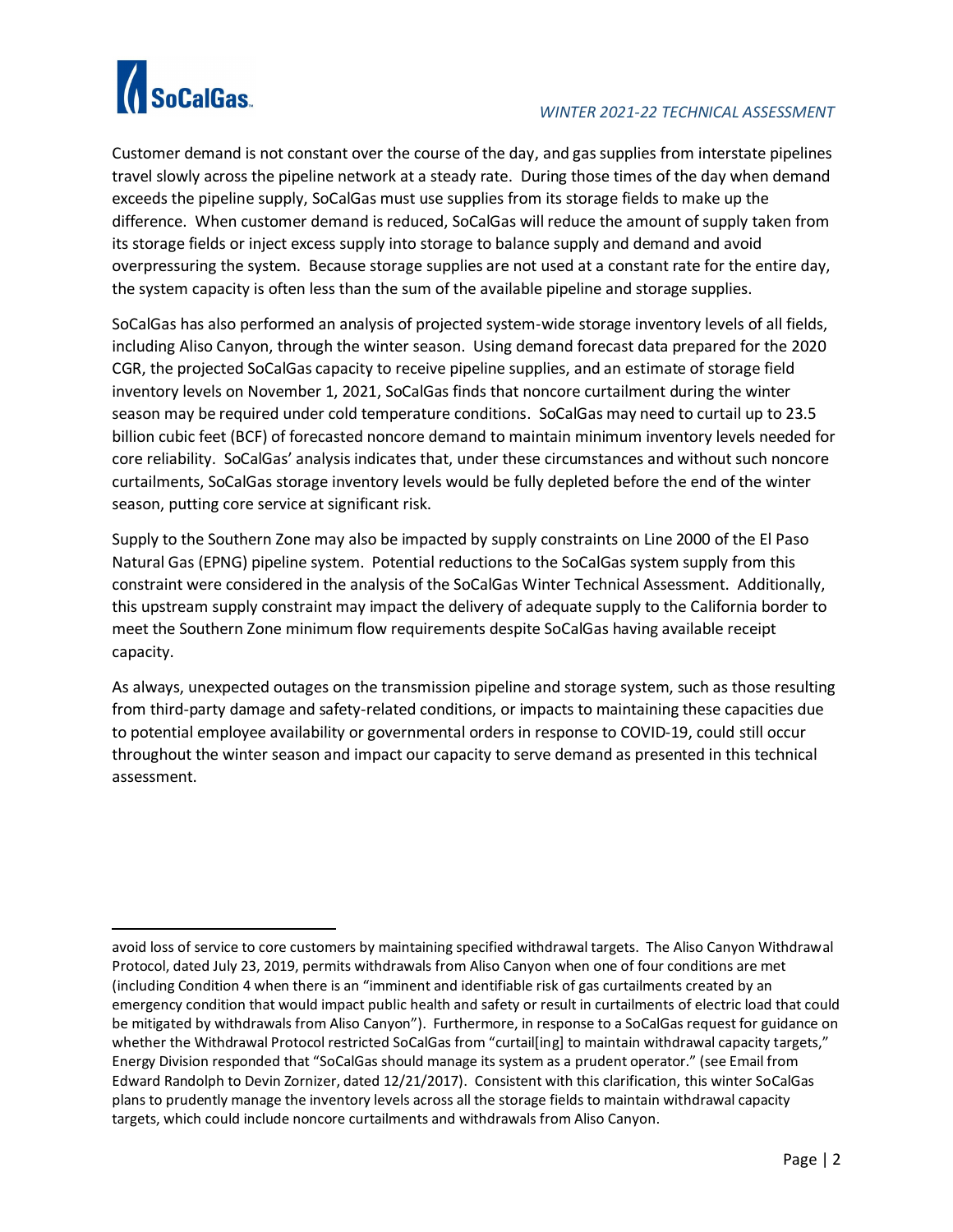

# **System Reliability Assessment of Winter Months**

The Commission has mandated two design standards for the winter operating season: the 1-in-10 year cold day standard, in which service is to be maintained to core customers and noncore customers under a temperature condition expected to recur once in a ten-year period; and the 1-in-35 year peak day standard, in which service is to be maintained to core customers under a temperature condition expected to recur once in a thirty-five-year period and service to all noncore customers is curtailed.

In assessing reliability in the upcoming winter, SoCalGas has analyzed the supply outlook for the system and the winter demand forecasts. These are addressed in turn below.

## **Supply Outlook**

## Available Flowing Pipeline Supplies

The SoCalGas/San Diego Gas and Electric (SDG&E) gas transmission system has a current capability to receive up to 3.295 BCFD of flowing supply on a firm basis.<sup>5</sup> This means if customers deliver that much supply to the SoCalGas system, and there is sufficient customer demand, SoCalGas can redeliver that gas supply to customers.<sup>6</sup> Supplies delivered to the SoCalGas system, however, do not reach these available receipt levels for a variety of reasons, including that customers may choose to use SoCalGas' balancing service rather than deliver supplies, California production has declined over time, system demand frequently does not require maximum delivery of supply, or flowing supplies may not be available due to weather patterns or maintenance impacting the interstate pipelines upstream of the SoCalGas system, such as during a polar vortex event over the Midwest or an interstate pipeline outage such as the incident on EPNG Line 2000. Additionally, planned and unplanned pipeline outages can further reduce available receipt capacity.

SoCalGas has determined ranges of flowing pipeline capacity and supplies by analyzing "best" and "worst" case scenarios. For the available receipt point supplies under both cases, Line 235-2 and Line 4000 are all assumed in service at reduced pressures, resulting in a Northern Zone receipt capacity of 1,250 million cubic feet per day (MMcfd). Although Line 3000 East is assumed to be out of service under the "worst case" scenario and back in service after December under "best case" scenario, sufficient receipt capacity exists at North Needles and Kramer Junction such that the loss of Line 3000 has no impact to the Northern System capacity.

Under a "best case" scenario, sufficient supply is assumed available and delivered at both Blythe and Otay Mesa in order to fully utilize the Southern System receipt capacity of 1,210 MMcfd. The ability to receive supply at Otay Mesa beyond 400 MMcfd is dependent upon local demand in San Diego or displacing supplies that would otherwise be delivered at Ehrenberg. The pipeline conditions are expected to be constant throughout the winter season.

<sup>5</sup> Reflects the current level of local California production.

 $6$  Customer demand may also be required to be in a specific location, such as on the Southern System in order to receive the full receipt capacity of 1,210 MMcfd at Blythe and Otay Mesa.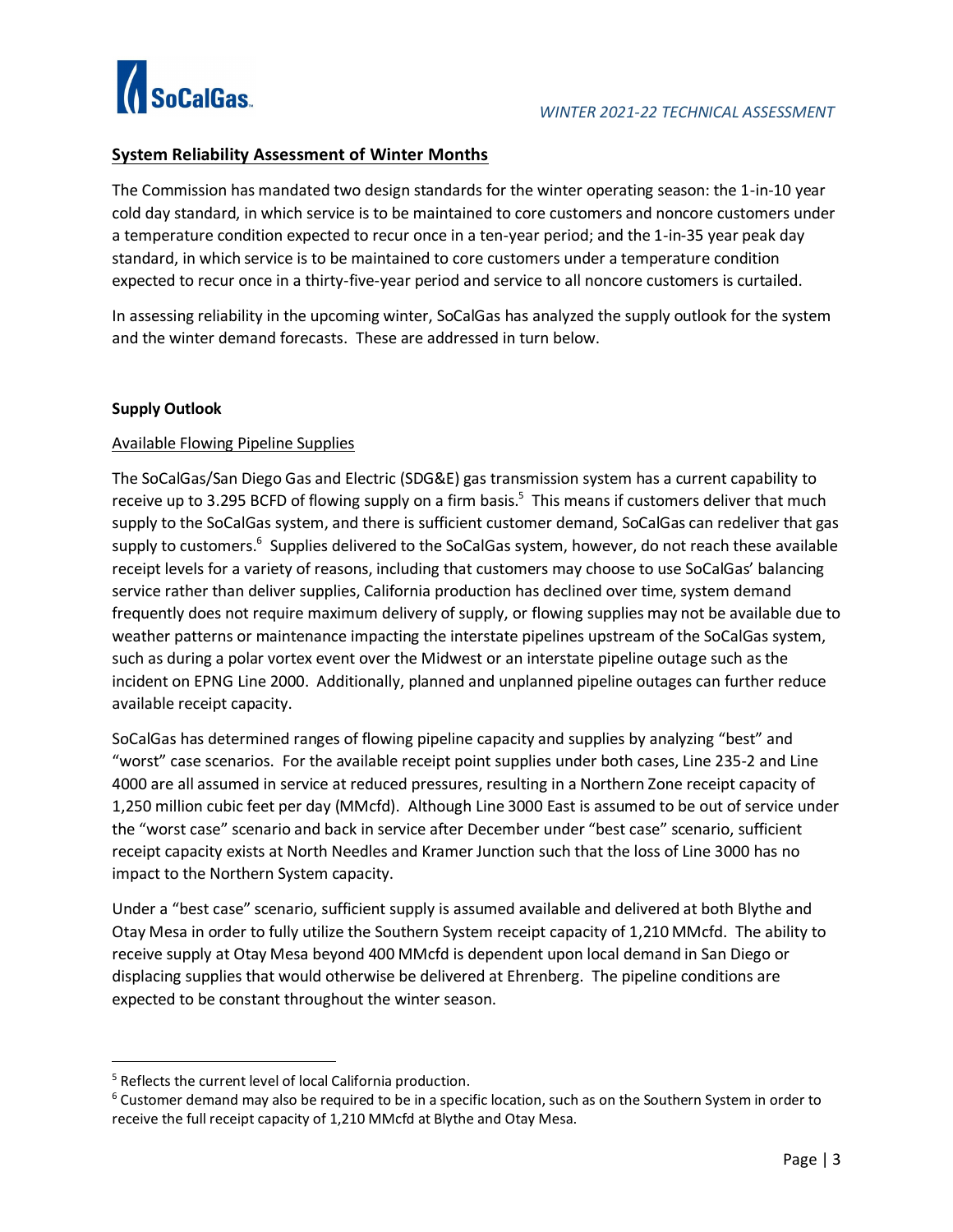

Under a "worst case" scenario, however, supply at Otay Mesa is assumed to be unavailable as, historically, little to no supply has been delivered at Otay Mesa. Furthermore, deliveries at Blythe are assumed to be only 60% of the receipt capacity due to the outage of EPNG Line 2000 in Arizona starting August 2021. The EPNG Line 2000 pipeline failure has reduced the transport capacity of the EPNG Southern System and the level of supply delivered for all shippers. Under 1-in-10 conditions, this upstream supply constraint may result in insufficient supply to support Southern System customer demand, and may require some level of noncore curtailment, beginning with EG demand in accordance with the Commission-approved procedure specified in SoCalGas Rule No. 23 and SDG&E Gas Rule No. 14.

In addition to the operating restrictions discussed above, SoCalGas factors in that customers do not typically fully balance their supply with their demand even given SoCalGas' balancing rules. While a review of scheduled deliveries shows that customers have used on average 80% of interstate available receipt capacity, SoCalGas has adopted utilization factors of 85% and 90% for this assessment. These factors reflect SoCalGas' expectation of tighter balancing requirements through this winter season in response to the storage capabilities and supply outlook. SoCalGas has therefore adopted these assumptions in the capacity calculations in this report for all supplies except for local California production, which is assumed at the current production rate, and at the Blythe receipt point in the "worst case" scenario, which is assumed at 60% due to the EPNG outage.

SoCalGas' ability to maintain uninterrupted service also depends upon customers delivering sufficient supply to the SoCalGas system. SoCalGas expects that there may be times during the winter season when gas supply from the interstate pipelines is unavailable due to weather conditions elsewhere in the country or pipeline constraints upstream of SoCalGas' system, such that supplies delivered to the system may be less than assumed in this assessment. These situations are beyond the scope of this technical assessment, and additional customer curtailment may be necessary to maintain system integrity and service to core and critical noncore customers under such conditions.

While SoCalGas has factored in the known operating restrictions on its transmission pipelines, unexpected outages on the transmission system, such as those resulting from third-party damage and safety-related conditions, may still occur throughout the winter season, further reducing available receipt capacity beyond the levels projected in even the "worst case" scenario.

Based on the scenario information outlined above, the resulting "best" and "worst" case scenarios for receipt capacities are detailed below in Tables 1 and 2.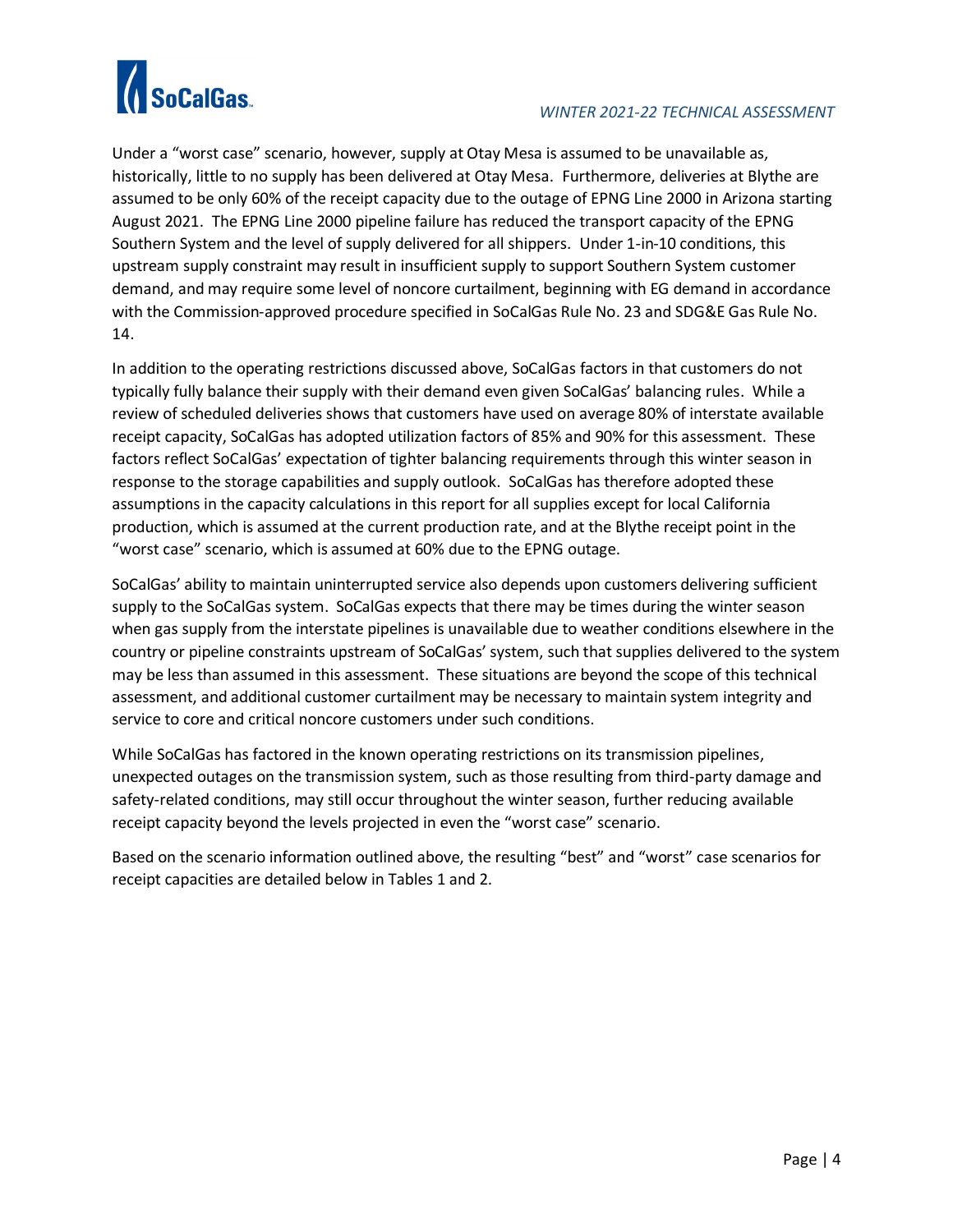

| <b>Receipt Point</b>                      | Capacity/Supply<br>(MMcfd) | <b>Details</b>                                                                                                                                                                                                                                                                 |
|-------------------------------------------|----------------------------|--------------------------------------------------------------------------------------------------------------------------------------------------------------------------------------------------------------------------------------------------------------------------------|
| North Needles                             | 480                        | Capacity limited to 1,250 MMcfd due to the operating pressure of Line                                                                                                                                                                                                          |
| Topock                                    | 350                        | 235 and Line 4000. No receipt capacity from Topock while Line 3000 is<br>out, assumed restored after December. Sufficient receipt capacity                                                                                                                                     |
| Kramer Junction                           | 420                        | available at North Needles and Kramer Junction to maintain the 1,250<br>MMcfd zone receipt capacity.                                                                                                                                                                           |
| <b>Blythe</b>                             | 980                        | Reduced receipt capacity due to loss of pipeline on Southern System.                                                                                                                                                                                                           |
| Otay Mesa                                 | 230                        | Otay Mesa has a firm receipt capacity of 400 MMcfd, but is limited by the<br>total 1,210 MMcfd receipt capacity of the Southern System. 230 MMcfd<br>represents the remaining capacity to receive firm supply. Historically,<br>little supply has been delivered at Otay Mesa. |
| Wheeler Ridge/                            | 765                        |                                                                                                                                                                                                                                                                                |
| Kern River Station                        |                            |                                                                                                                                                                                                                                                                                |
| California                                | 70                         | Current level of local California production.                                                                                                                                                                                                                                  |
| Production                                |                            |                                                                                                                                                                                                                                                                                |
| Total                                     | 3,295                      |                                                                                                                                                                                                                                                                                |
| Assume 85%<br><b>Pipeline Utilization</b> | 2,811                      |                                                                                                                                                                                                                                                                                |

Table 1 "Best Case" Available Flowing Pipeline Supplies

Table 2 "Worst Case" Available Flowing Pipeline Supplies

| <b>Receipt Point</b>                      | Capacity/Supply<br>(MMcfd) | <b>Details</b>                                                                                                                           |
|-------------------------------------------|----------------------------|------------------------------------------------------------------------------------------------------------------------------------------|
| North Needles                             | 700                        | Capacity limited to 1,250 MMcfd due to the operating pressure of Line                                                                    |
| <b>Topock</b>                             | 0                          | 235 and Line 4000. Line 3000 assumed out of service for entire winter                                                                    |
| Kramer Junction                           | 550                        | season; sufficient receipt capacity available at North Needles and Kramer<br>Junction to maintain the 1,250 MMcfd zone receipt capacity. |
| Blythe                                    | 588                        | Reduced receipt capacity due to loss of pipeline on Southern System;<br>additional loss of supply assumed from EPNG Line 2000 outage.    |
| Otay Mesa                                 | 0                          | Supplies assumed to be unavailable as, historically, little to no supply has<br>been delivered at Otay Mesa.                             |
| Wheeler Ridge/                            | 765                        |                                                                                                                                          |
| Kern River Station                        |                            |                                                                                                                                          |
| California                                | 70                         |                                                                                                                                          |
| Production                                |                            | Current level of local California production.                                                                                            |
| Total                                     | 2,673                      |                                                                                                                                          |
| Assume 90%<br><b>Pipeline Utilization</b> | 2,472                      |                                                                                                                                          |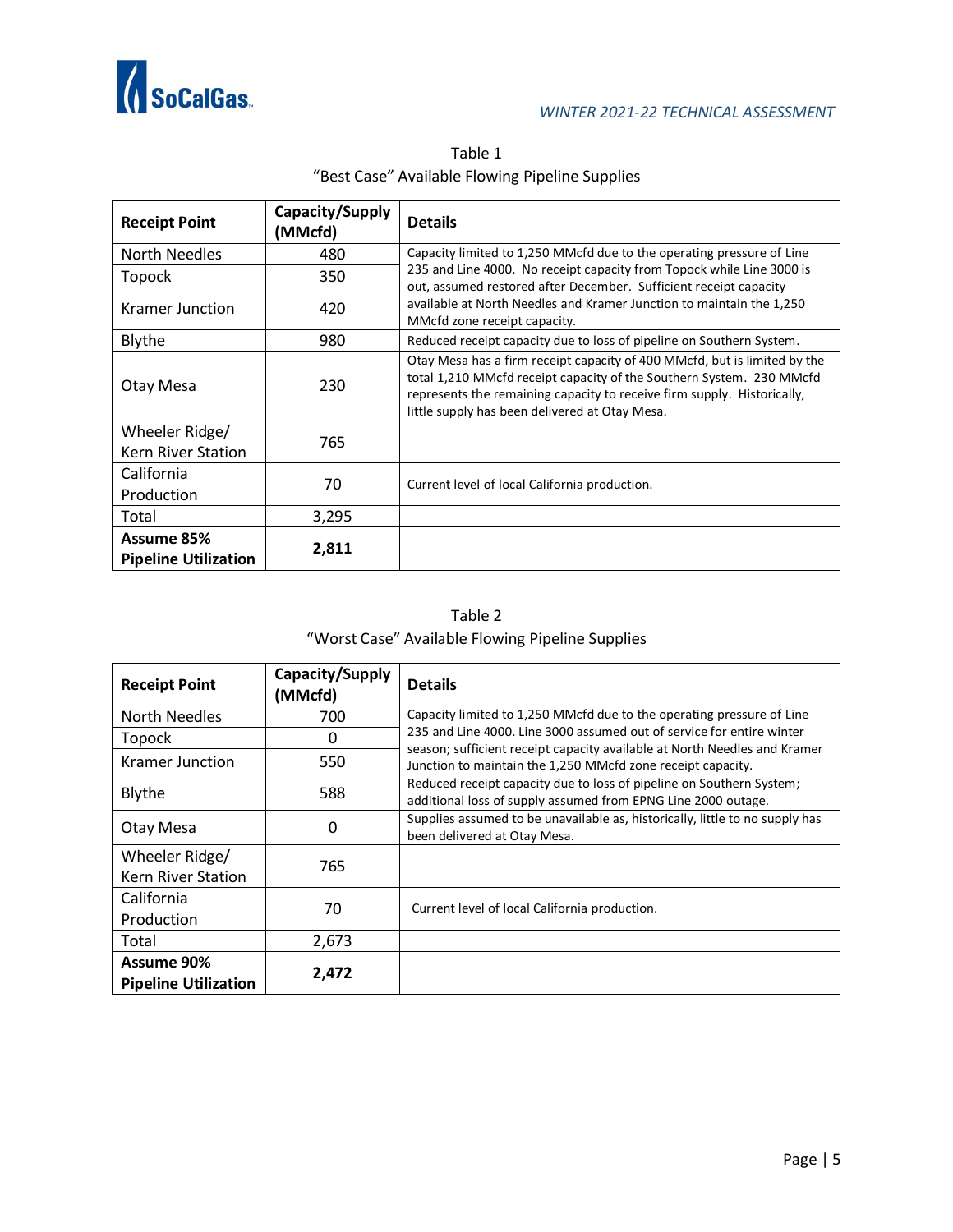

## Available Storage Supplies

The forecasted inventories with associated withdrawal rates for SoCalGas' Aliso Canyon and Non-Aliso Canyon storage fields at the start of the winter season and at those levels necessary to provide core customer reliability are presented below in Table 3. Under all-weather scenarios, gas will be withdrawn from storage throughout the winter season. Therefore, SoCalGas does not expect to be at maximum inventory levels system-wide during the peak demand periods of December through January, resulting in withdrawal capability lower than the maximum rates shown below.

| <b>Storage Field</b>    | Maximum            |                                   |                    | <b>Forecasted at</b><br>November 1 | <b>Minimum Level for Peak</b><br>Day Reliability * |                                   |
|-------------------------|--------------------|-----------------------------------|--------------------|------------------------------------|----------------------------------------------------|-----------------------------------|
|                         | Inventory<br>(BCF) | Withdrawal<br>Capacity<br>(MMcfd) | Inventory<br>(BCF) | Withdrawal<br>Capacity<br>(MMcfd)  | Inventory<br>(BCF)                                 | Withdrawal<br>Capacity<br>(MMcfd) |
| <b>Aliso Canyon</b>     | 34                 | 930                               | 33.4               | 919                                | 16.5                                               | 710                               |
| <b>Non-Aliso Canyon</b> | 50.1               | 1,129                             | 46.6               | 1,037                              | 22.7                                               | 730                               |
| Total                   | 84.1               | 2,059                             | 80                 | 1,956                              | 39.2                                               | 1,440                             |

| Table 3                                                                                  |
|------------------------------------------------------------------------------------------|
| Projected Storage Field Performance, Winter 2021-22, Typical Well Maintenance Activities |

\* End of December

This data is based on wells currently or forecast to be in service during the winter operating season and assumes a typical level of well outages at each field for routine maintenance and mandated reassessment. SoCalGas assumes in its forecast that there will be no outages beyond those already identified at any of the storage fields that would impact their ability to provide the winter withdrawal capacity assumed for this assessment. SoCalGas' storage capacities are continually reassessed in light of performance and the safety-related work planned, in progress, or completed at our storage fields. To the extent that more aggressive well maintenance or reassessment is necessary such that the withdrawal capacities or field performance assumed herein are impacted during the winter season, the results and findings of this assessment may change.

### **Peak Winter Demand Forecast and System Capacity Calculation**

#### System Capacity

Using the pipeline supply and withdrawal assumptions presented in Tables 1-3 earlier, SoCalGas has calculated the system capacity to serve demand. System capacities with and without the use of Aliso Canyon are shown in Table 4.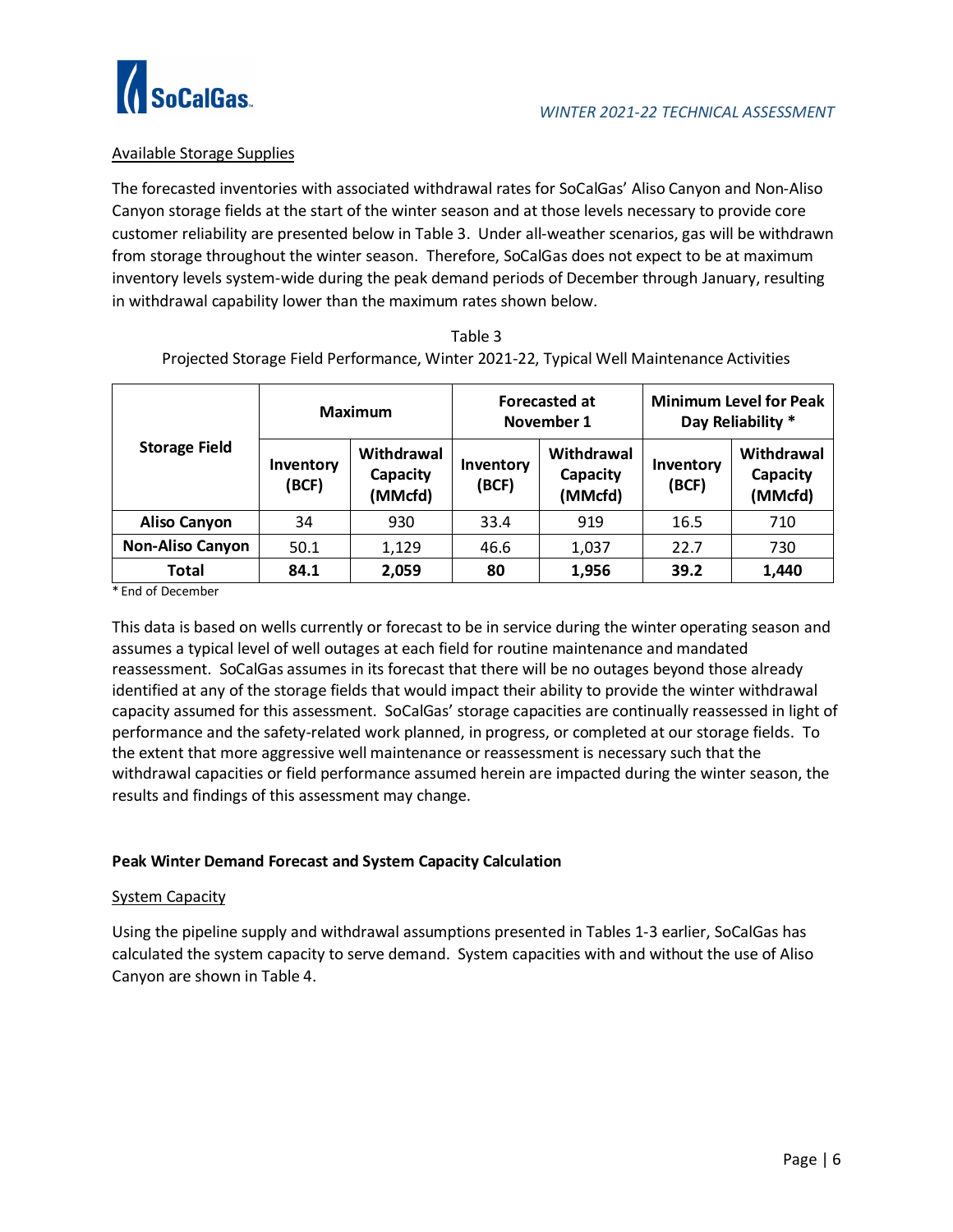

| VVIIILCI ZUZI ZZ JYSLCIII CAPACILY |                                                         |       |  |  |  |  |  |
|------------------------------------|---------------------------------------------------------|-------|--|--|--|--|--|
|                                    | <b>System Capacity (MMcfd)</b>                          |       |  |  |  |  |  |
|                                    | <b>With Aliso Canyon</b><br><b>Without Aliso Canyon</b> |       |  |  |  |  |  |
| <b>Best Case</b>                   | 3.540                                                   | 4.250 |  |  |  |  |  |
| <b>Worst Case</b>                  | 3,200                                                   | 3.910 |  |  |  |  |  |

Table 4 Winter 2021-22 System Canacity

The capacities are calculated based on the withdrawal available at the minimum inventory levels necessary to maintain core reliability discussed later in this report. SoCalGas notes that if it has higher inventory levels at its storage fields, it would have higher withdrawal rates than shown in Table 3, and as a result, it may have sufficient capacity to serve a 1-in-10 year cold day demand provided sufficient pipeline supply is delivered to the system. However, there should be no expectation that higher withdrawal rates will be available.

## Demand Outlook: 1-in-10 Year Cold Day Event

For the upcoming winter season, SoCalGas forecasts a 1-in-10 year cold day demand of 4.97 BCFD, broken down by customer class in Table 5 below:

| <b>Customer Type</b>              | <b>Winter Demand (MMcfd)</b> |  |  |  |
|-----------------------------------|------------------------------|--|--|--|
| Core (including wholesale core)   | 3.235                        |  |  |  |
| Noncore, Non-Electric Generation  | 659                          |  |  |  |
| Noncore, Electric Generation (EG) | 1.072                        |  |  |  |
| Total                             | 4.967                        |  |  |  |

Table 5 Customer Demand Forecast, 1-in-10 Year Cold Day Event

As previously mentioned, the incident on EPNG Line 2000 may impact the ability to receive sufficient supply from Blythe. Given the supply available from interstate pipelines, local California production, and expected storage withdrawal (including the use of Aliso Canyon) at the minimum inventory levels, SoCalGas expects that it will have insufficient supplies to meet the 1-in-10-year cold day demand forecast.<sup>7</sup> Therefore, in a 1-in-10-year cold day scenario, some level of noncore curtailment may be required, beginning with EG demand in accordance with the Commission-approved procedure specified in SoCalGas Rule No. 23 and SDG&E Gas Rule No. 14.

Note that the system capacity of 3,200 MMcfd under the "worst case" supply scenario without the use of Aliso Canyon shown in Table 4 is less than the core customer demand under a 1-in-10 year cold day demand condition shown above in Table 5. This does not imply that SoCalGas believes that service to its core customers is at risk at any time during this winter season provided sufficient pipeline supply is

 $<sup>7</sup>$  This cold day event has the potential to occur in December or January, and may also occur more than once per</sup> season.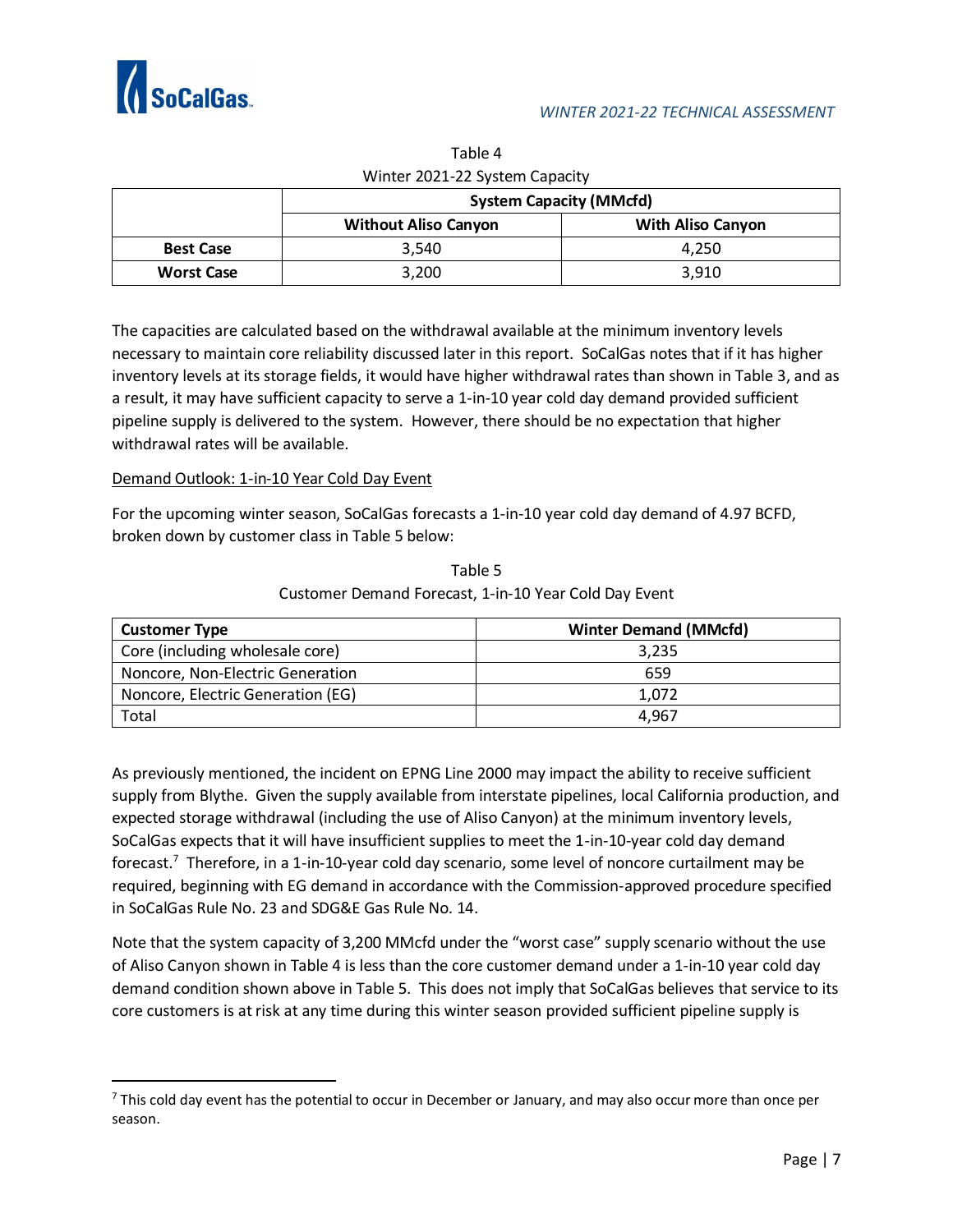

delivered to the system. Per the Aliso Canyon Withdrawal Protocol, SoCalGas would be permitted to use Aliso Canyon to maintain service to core customers and noncore customers.<sup>8</sup>

Again, SoCalGas may have sufficient capacity to serve a 1-in-10 year cold day demand if it has higher inventory levels at its storage fields, and as a result higher withdrawal rates than those shown in Table 3. As previously stated, there should be no expectation that higher withdrawal rates will be available.

#### Demand Outlook: 1-in-35 Year Peak Day Event

SoCalGas forecasts a 1-in-35 year peak day demand of 3,440 MMcfd, consisting entirely of core demand<sup>9</sup> per the design standard. With prudent and active management of storage inventory, including the use of Aliso Canyon to maintain inventory levels in the other storage fields needed for core reliability, SoCalGas expects to have sufficient supply and capacity to meet this design standard under a "best" and "worst" case pipeline supply scenarios. However, the 1-in-35 year peak day demand under a "worst" case pipeline supply scenario could not be supported without the use of supply from Aliso Canyon. As previously discussed, the Aliso Canyon Withdrawal Protocol would allow the use of Aliso Canyon in this situation and SoCalGas does not believe, therefore, that core service is at risk this winter season.

SoCalGas must maintain minimum levels of storage supply throughout the winter season to protect core reliability. Using inventory and withdrawal relationships for the storage fields, SoCalGas has determined the minimum inventory level required at each storage field to produce the needed withdrawal rates for core reliability. These minimum inventory levels are shown below in Table 6. SoCalGas will use supply from Aliso Canyon and our curtailment procedures (as necessary) to preserve these minimum inventory levels at all four storage fields throughout the winter season, in accordance with the Aliso Canyon Withdrawal Protocol, SoCalGas Rule No. 23, and SDG&E Gas Rule No. 14.

| <b>Storage Field</b> | <b>Month-End Minimum Inventory (BCF)</b> |                 |                 |                 |                 |  |  |  |  |
|----------------------|------------------------------------------|-----------------|-----------------|-----------------|-----------------|--|--|--|--|
|                      | <b>NOV 2021</b>                          | <b>DEC 2021</b> | <b>JAN 2022</b> | <b>FEB 2022</b> | <b>MAR 2022</b> |  |  |  |  |
| <b>Aliso Canyon</b>  | 17.1                                     | 16.5            | 12.9            | 8.5             | 2.1             |  |  |  |  |
| <b>Honor Rancho</b>  | 13.9                                     | 13.2            | 12.6            | 7.5             | 5.0             |  |  |  |  |
| La Goleta            | 8.0                                      | 7.9             | 7.7             | 7.6             | 7.5             |  |  |  |  |
| Playa del Rey        | 1.6                                      | 1.6             | 1.5             | 1.1             | 0.7             |  |  |  |  |
| <b>TOTAL</b>         | 40.6                                     | 39.2            | 34.7            | 24.7            | 15.3            |  |  |  |  |

Table 6 Month-End Minimum Inventory Requirements for Core Reliability

The Ventura compressor station is necessary to fill the Goleta storage field, and because of the capacity at the station, if SoCalGas were to draw La Goleta inventory down to near zero inventory, it is expected that the field could not be refilled in the summer 2022 operating season to sufficient levels needed to

<sup>&</sup>lt;sup>8</sup> Aliso Canyon Withdrawal Protocol, Condition #4: "There is an imminent and identifiable risk of gas curtailments created by an emergency condition that would impact public health and safety or result in curtailments of electric load that could be mitigated by withdrawals from Aliso Canyon."

<sup>&</sup>lt;sup>9</sup> Retail and wholesale.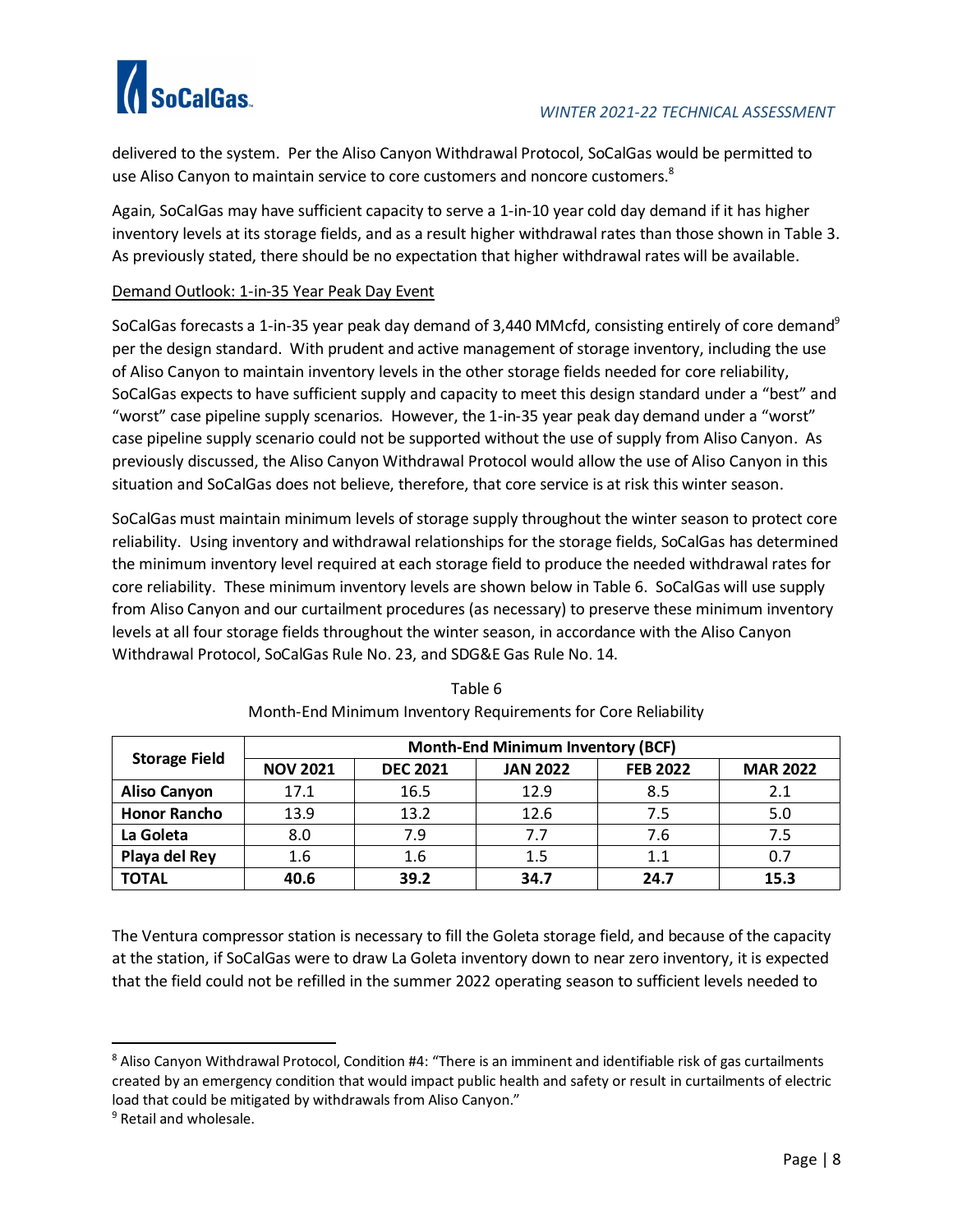

support winter 2022-23 demand. SoCalGas will therefore manage its system to maintain 7.5 BCF at La Goleta through March 2022 and has included that additional inventory in Table 6 above.

# **Seasonal Reliability Assessment**

Using demand forecast data prepared for the 2020 CGR for the winter season (November 2021 through March 2022, cold, average, and hot temperature conditions with base hydro) and a projection of expected storage inventory levels on November 1 (80 BCF), SoCalGas has performed a mass balance examining the impact on its storage supplies, including supply stored in Aliso Canyon, and our ability to meet customer demand under both the "best" and "worst" case pipeline capacity scenarios. These mass balances presented below in Tables 7 and 8, are simply a comparison of forecasted demand against assumed supply and do not account for actual withdrawal capability.

|                                  | <b>NOV</b><br>2021 | <b>DEC</b><br>2021                   | <b>JAN</b><br>2022 | <b>FEB</b><br>2022 | <b>MAR</b><br>2022 | <b>Curtailment</b> |  |
|----------------------------------|--------------------|--------------------------------------|--------------------|--------------------|--------------------|--------------------|--|
| <b>Pipeline Supply</b>           | 84,338             | 87,149                               | 87,149             | 78,715             | 87,149             | <b>Total</b>       |  |
|                                  |                    | <b>COLD TEMPERATURE CONDITION</b>    |                    |                    |                    |                    |  |
| <b>CGR Monthly Demand</b>        | 82,530             | 105,772                              | 99,169             | 87,948             | 78,864             |                    |  |
| <b>Storage WD</b>                | $-1,808$           | 18,623                               | 12,020             | 9,233              | $-8,285$           |                    |  |
| <b>Mth-end Inv</b>               | 81,808             | 63,185                               | 51,165             | 41,932             | 50,217             |                    |  |
| <b>Min Inv Req</b>               | 40,600             | 39,200                               | 34,700             | 24,700             | 15,300             |                    |  |
| <b>Curtailment</b>               | 0                  | $\Omega$                             | $\mathbf 0$        | 0                  | $\Omega$           | $\bf{0}$           |  |
|                                  |                    | <b>AVERAGE TEMPERATURE CONDITION</b> |                    |                    |                    |                    |  |
| <b>CGR Monthly Demand</b>        | 77,910             | 97,898                               | 91,636             | 82,124             | 74,307             |                    |  |
| <b>Storage WD</b>                | $-6,428$           | 10,749                               | 4,487              | 3,409              | $-12,842$          |                    |  |
| <b>Mth-end Inv</b>               | 84,100             | 73,351                               | 68,864             | 65,455             | 78,297             |                    |  |
| Min Inv Req                      | 40,600             | 39,200                               | 34,700             | 24,700             | 15,300             |                    |  |
| <b>Curtailment</b>               | $\Omega$           | $\Omega$                             | $\Omega$           | $\Omega$           | $\Omega$           | $\bf{0}$           |  |
| <b>HOT TEMPERATURE CONDITION</b> |                    |                                      |                    |                    |                    |                    |  |
| <b>CGR Monthly Demand</b>        | 74,940             | 91,667                               | 85,746             | 77,056             | 70,587             |                    |  |
| <b>Storage WD</b>                | $-9,398$           | 4,518                                | $-1,403$           | $-1,659$           | $-16,562$          |                    |  |
| <b>Mth-end Inv</b>               | 84,100             | 79,582                               | 80,985             | 82,644             | 84,100             |                    |  |
| <b>Min Inv Req</b>               | 40,600             | 39,200                               | 34,700             | 24,700             | 15,300             |                    |  |
| <b>Curtailment</b>               | $\Omega$           | $\Omega$                             | $\mathbf 0$        | $\Omega$           | $\Omega$           | $\bf{0}$           |  |

Table 7

Monthly Storage Assessment, "Best" Case Supply Assumption, 85% Utilization (MMCF)